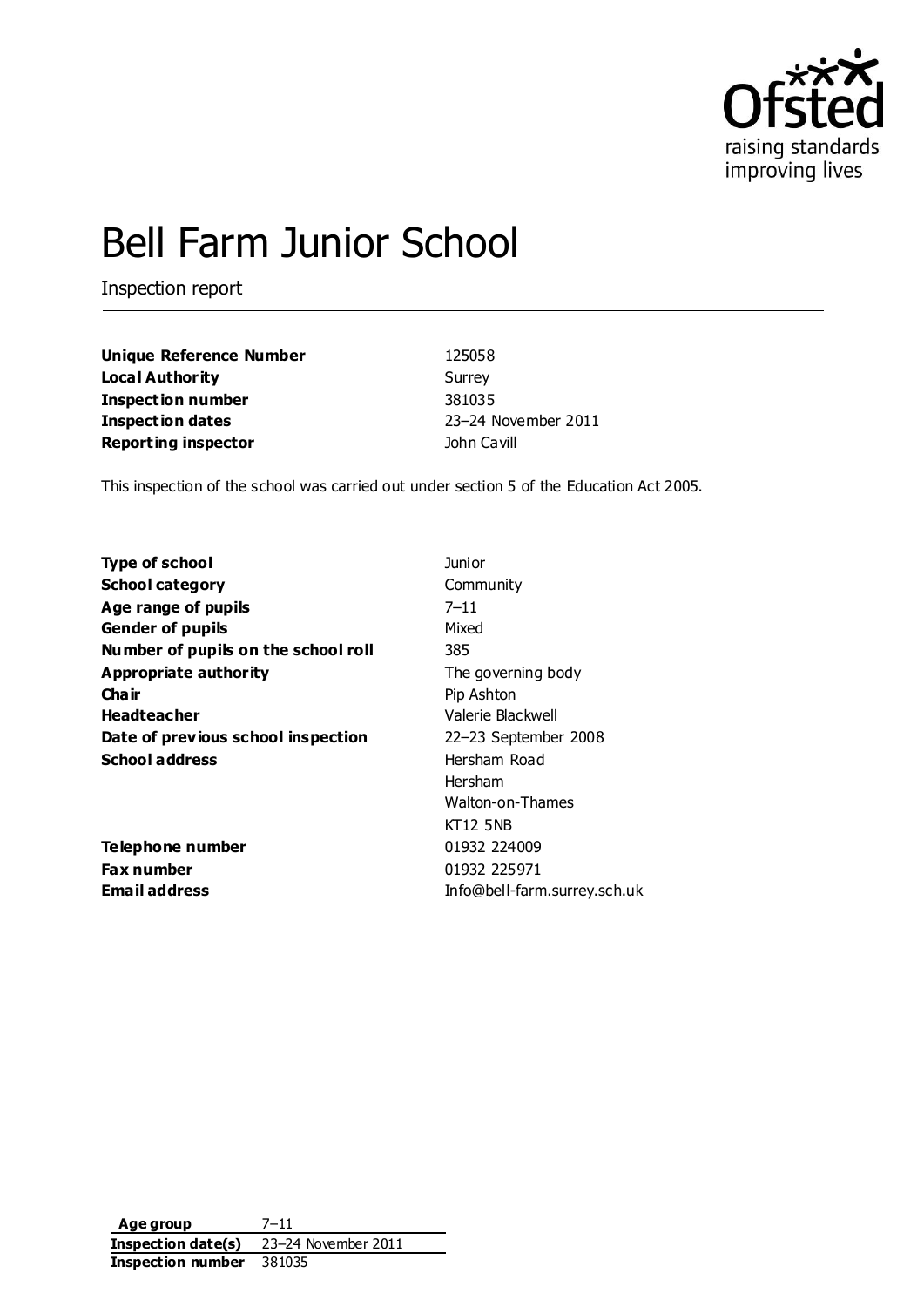The Office for Standards in Education, Children's Services and Skills (Ofsted) regulates and inspects to achieve excellence in the care of children and young people, and in education and skills for learners of all ages. It regulates and inspects childcare and children's social care, and inspects the Children and Family Court Advisory Support Service (Cafcass), schools, colleges, initial teacher training, work-based learning and skills training, adult and community learning, and education and training in prisons and other secure establishments. It assesses council children's services, and inspects services for looked after children, safeguarding and child protection.

Further copies of this report are obtainable from the school. Under the Education Act 2005, the school must provide a copy of this report free of charge to certain categories of people. A charge not exceeding the full cost of reproduction may be made for any other copies supplied.

If you would like a copy of this document in a different format, such as large print or Braille, please telephone 0300 123 4234, or email enquiries@ofsted.gov.uk.

You may copy all or parts of this document for non-commercial educational purposes, as long as you give details of the source and date of publication and do not alter the information in any way.

To receive regular email alerts about new publications, including survey reports and school inspection reports, please visit our website and go to 'Subscribe'.

Piccadilly Gate Store St **Manchester** M1 2WD

T: 0300 123 4234 Textphone: 0161 618 8524 E: enquiries@ofsted.gov.uk W: www.ofsted.gov.uk

**Ofsted** 

© Crown copyright 2011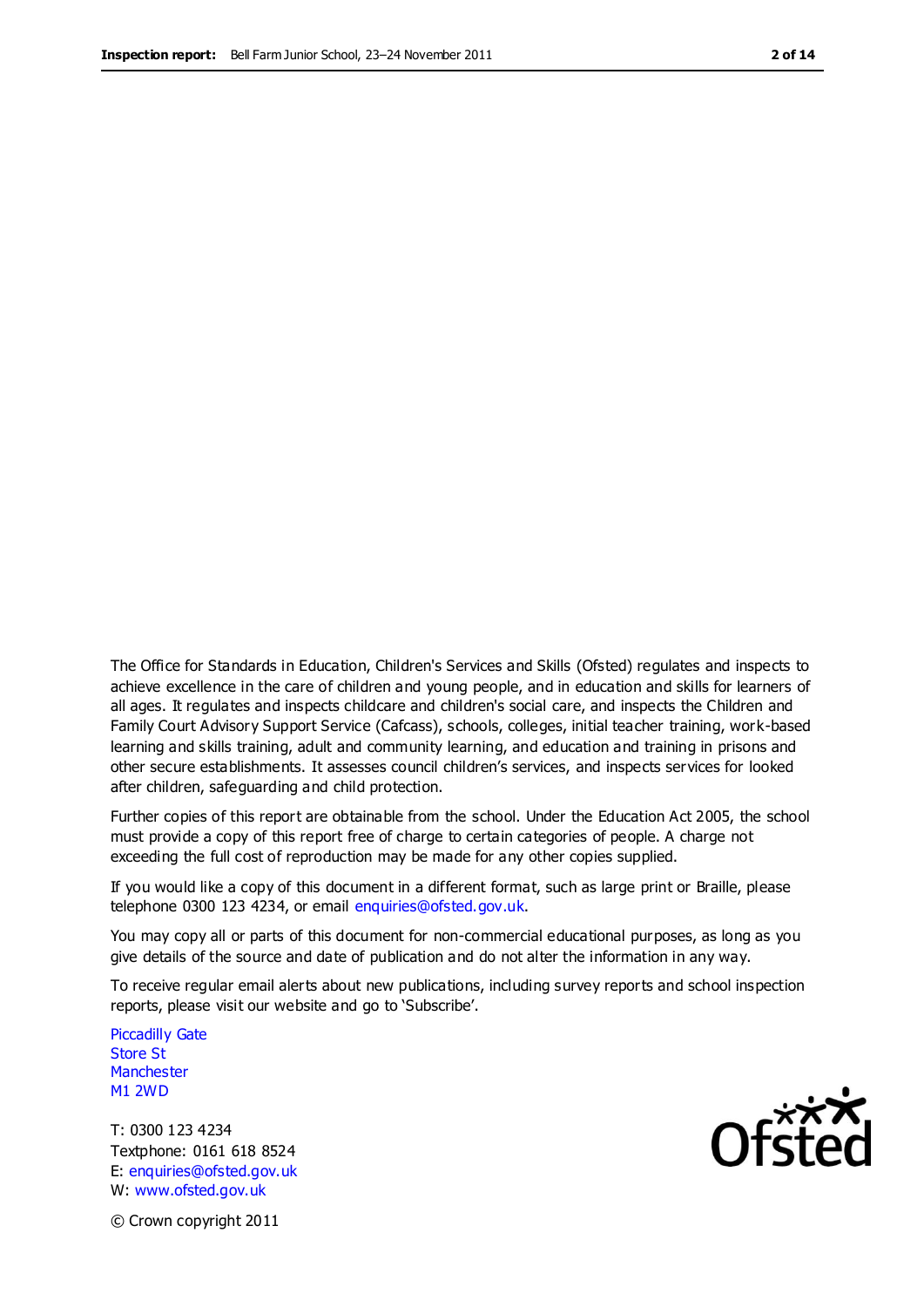# **Introduction**

This inspection was carried out by three additional inspectors. The inspectors visited 19 lessons and observed 15 teachers. Inspectors also observed intervention and support group work and visited the before-school club to inspect the quality of the care. They held meetings with members of the governing body, staff and groups of pupils. They observed the school's work, analysed recent evidence on pupils' progress and performance, examined a range of documents, checked the procedures in place to safeguard pupils and looked at the school's priorities for development. They also analysed 132 questionnaires returned by parents and carers as well as those completed by staff and pupils.

The inspection team reviewed many aspects of the school's work. It looked in detail at a number of key areas.

- $\blacksquare$  How effectively the school is improving pupils' attainment and progress, especially in English.
- The extent to which provision, especially teaching and the curriculum, is meeting the needs of all pupils, in particular higher ability pupils, and those with special educational needs and/or disabilities.
- $\blacksquare$  How effectively leaders at all levels are contributing to the improvement of the school.

# **Information about the school**

Bell Farm Junior School is larger than average. It has rising numbers of pupils starting at the school and currently is undertaking a consultation with regard to reorganisation of education in the local area. Most of the children are of White British heritage and the proportion from minority ethnic groups is lower than the national average as is the number with English as an additional language, though numbers are increasing steadily. The proportion of pupils with special educational needs and/or disabilities is slightly above average as is the proportion in receipt of a statement of special educational needs. Most of these additional needs are concerned with moderate learning difficulties. The proportion of pupils known to be eligible for free school meals is below average, as is the number of pupils who leave and join the school after the normal starting point in Year 3. There is a before-school club that is managed by the governors and therefore is included in this inspection. The after-school club on the school site is managed independently and is not inspected at this time. The school is a Level 2 Rights Respecting school and has received several awards such as Healthy Schools and the Green Flag. The headteacher took up her position in January 2011.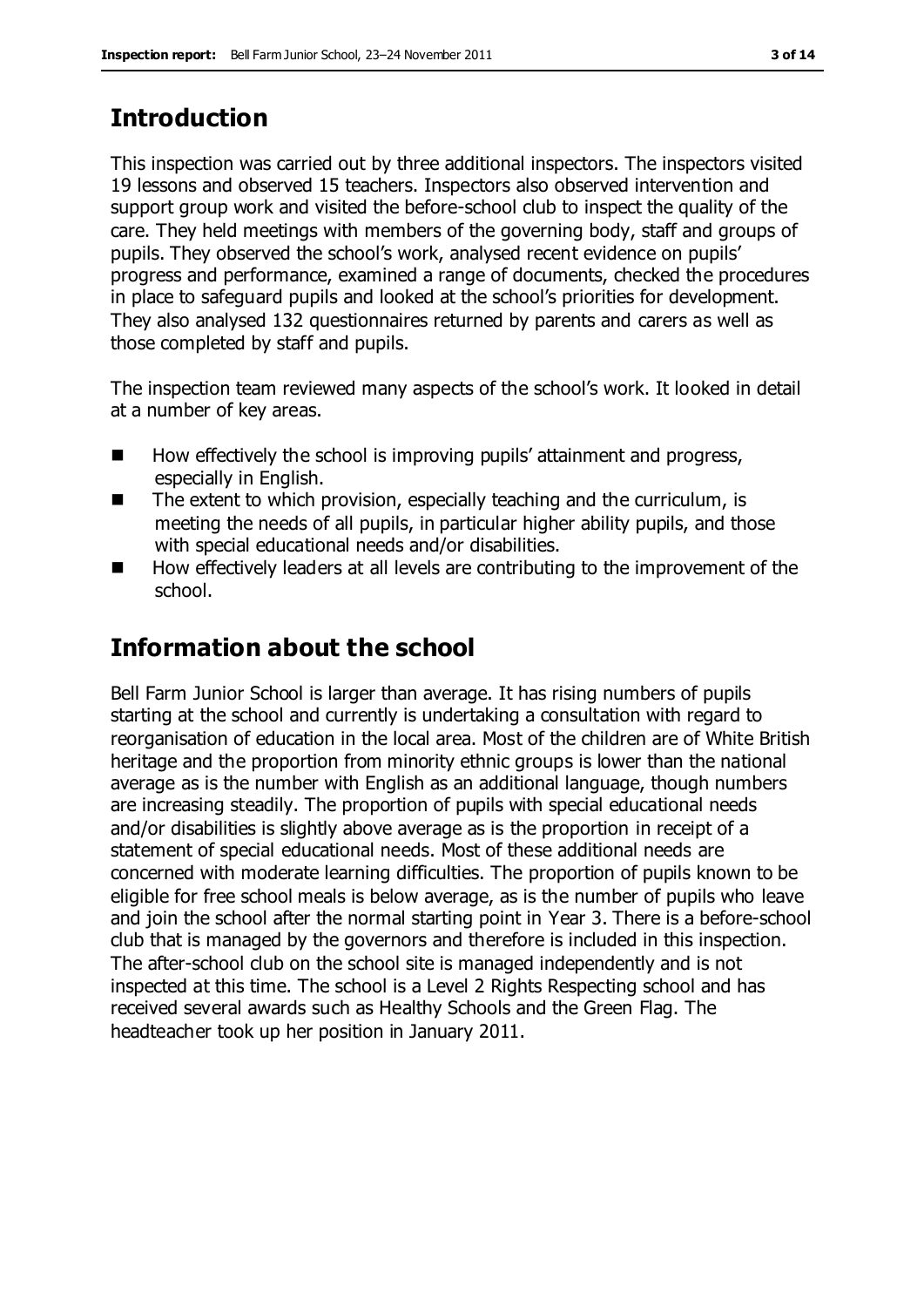# **Inspection judgements**

| Overall effectiveness: how good is the school?  |  |
|-------------------------------------------------|--|
| The school's capacity for sustained improvement |  |

# **Main findings**

Bell Farm Junior School provides a satisfactory standard of education. It is an improving school and the effective planning instigated during the last academic year has led to changes that are now beginning to show some accelerated gains in pupils' achievement across the classes. Pupils report that they are very happy to be at the school and this is reflected in their above average attendance, enthusiasm, positive attitudes and good behaviour. Parents and carers are keen to support this view, as one commented, 'Fantastic school, brilliant teachers and my daughter loves it – what more can I say!'

The school's key strength is in the care, guidance and support that pupils receive. This is central to the core values that permeate throughout the school and the Rights Respecting agenda, where all pupils are valued, listened to and nurtured to succeed. Pupils, parents and carers agree that the pupils are kept very safe and this is supported well by the procedures in place to ensure safeguarding of children, which are outstandingly robust and effective.

The national test results for Year 6 pupils in 2011 show that attainment is broadly average. Pupils' performance in mathematics and English was broadly similar overall, but the proportion reaching Level 5 in mathematics was higher than that in English, especially noticeable for boys. Assessment data for the current Year 6 pupils show that their attainment has already improved and that they are on target to attain at least average levels in 2012. It is also clear from the school data that the gap between boys and girls is rapidly closing following changes to the curriculum and successful interventions to improve the progress of boys in English.

Most pupils make satisfactory progress, but those who are receiving carefully targeted interventions make better progress than this. However, the quality of teaching, while satisfactory, is too variable, with some lessons lacking sufficient challenge and providing few opportunities for pupils to develop and demonstrate skills of independent learning. This inhibits the learning of all groups of pupils to a slight extent, but especially prevents those of higher ability from attaining as well as they might. Pupils' work is regularly assessed and marking is accurate, but the quality of the comments written in the books does not consistently explain to pupils their next steps to bring improvement.

The pupils take great pride in the school and are very keen to participate in activities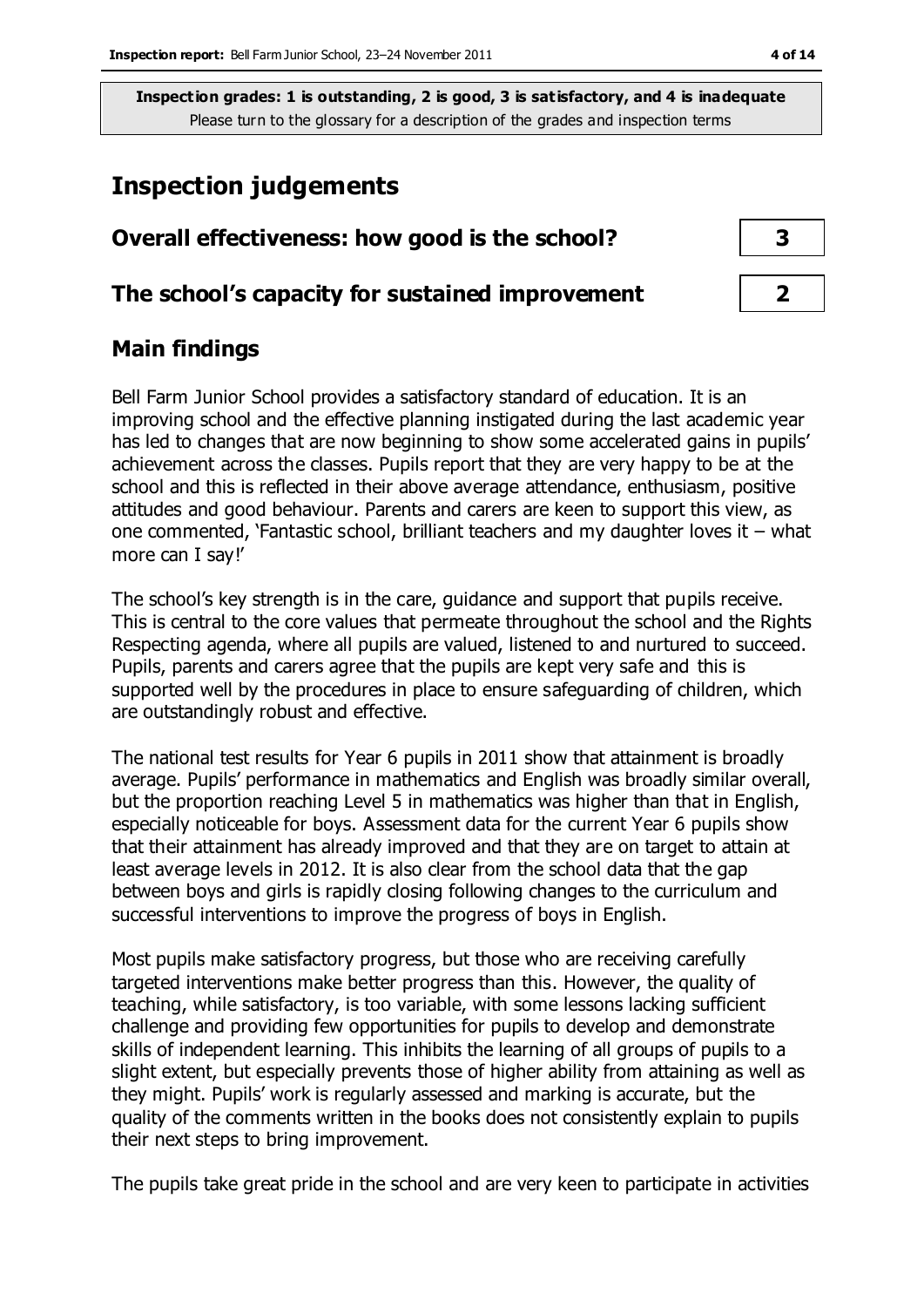that they manage, such as the outstanding Year 5 assembly based around 'The Highwayman' poem, or being an 'eco warrior' to reduce the carbon footprint of the school. They have a strong sense of community and regularly take part in activities that develop closer ties between the school and local community, such as activities to support local good causes and, more proactively, to help keep open the local library. Pupils have a strong moral code and are very sociable. The values-led, revised curriculum is developing pupils' understanding of their place in society and their responsibilities as global citizens. They have a good understanding of different cultures and societies and treat all others as individuals and equal. The school is a very harmonious and inclusive community.

The headteacher has a clear view of what is needed for the continued improvement and development of the school and the leadership team is united in sharing her vision. Actions already taken have secured improvements in the pastoral areas within the school since the previous inspection. Interventions to improve the quality of teaching are impacting on the current rapidly improving progress in pupils' academic outcomes. The process for self-evaluation is rigorous and accurate, correctly identifying the school's strengths and areas for development. Detailed planning for improvement and thorough monitoring of these areas ensure that the school continues to move forward. Consequently, the school's capacity to improve further is good.

Up to 40% of the schools whose overall effectiveness is judged satisfactory may receive a monitoring visit by an Ofsted inspector before their next section 5 inspection.

# **What does the school need to do to improve further?**

- Raise attainment throughout the school, especially for the more-able pupils in English, by building rapidly on current initiatives so as to reach standards that are above average by September 2012.
- **IMPROVE THE GUALARY IMAGE IN THE VALUATION** Improve the quality of teaching and learning to good or better by:
	- making sure that all teachers use assessment information effectively, so that learning activities are consistently well matched to pupils' needs and abilities
	- encouraging pupils to be independent in their learning and making sure that activities provide sufficient challenge, especially for the more able
	- ensuring that all teachers' marking contains precise pointers to show how  $\equiv$ pupils might improve their work.

# **Outcomes for individuals and groups of pupils 3**

Pupils report that they enjoy being at the school. They make satisfactory progress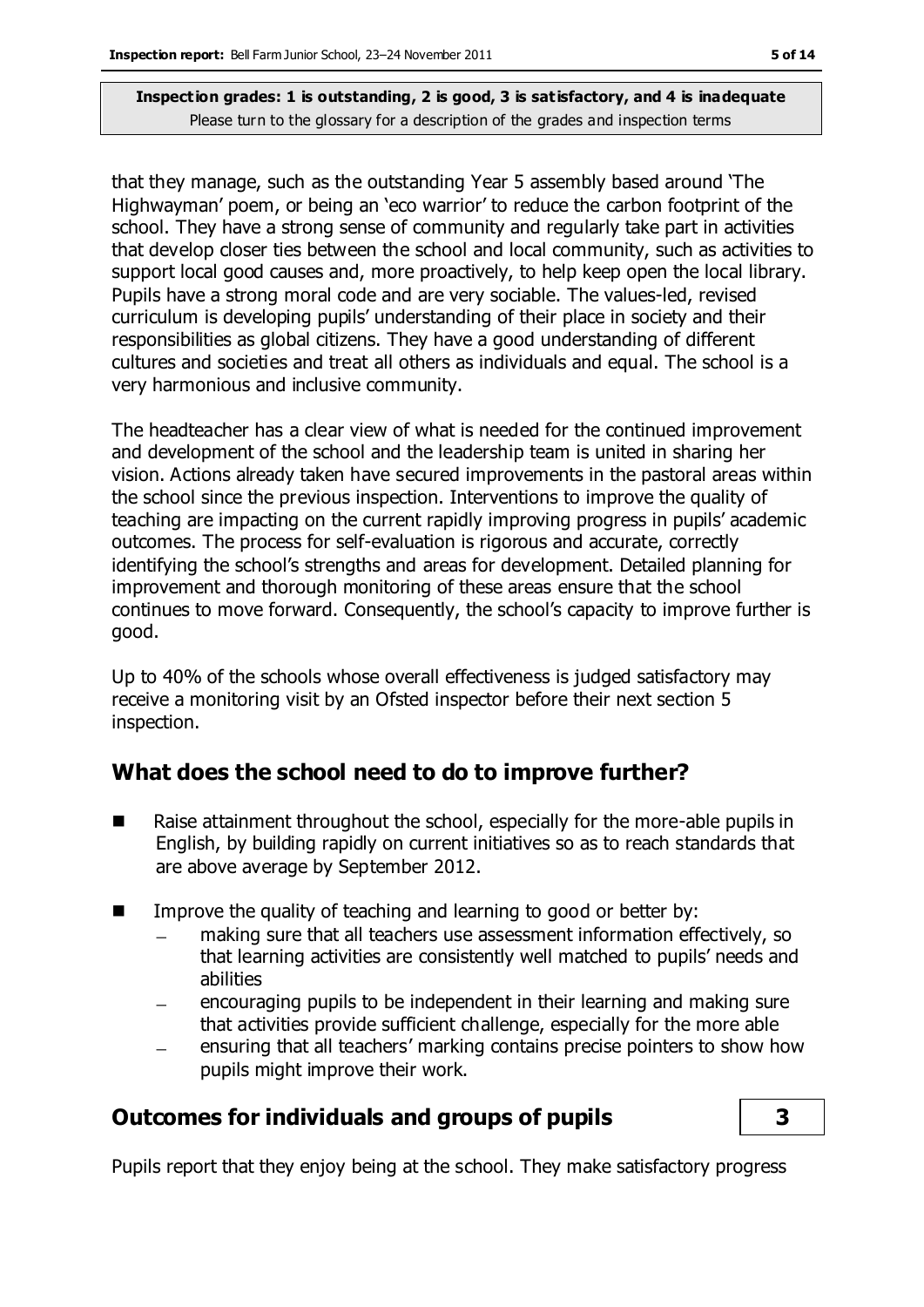from broadly average starting points to reach levels of attainment that are also broadly average by the end of Year 6. Pupils with special educational needs and/or disabilities make satisfactory progress. However, outcomes are better where individuals are carefully targeted and there is some focused support, for pupils with more complex needs, for example. The progress of the pupils currently at the school is improving strongly, building on improvements already identified towards the end of the last academic year. This improvement has also impacted on the attainment of higher ability pupils, especially boys in English, who are making similarly and rapidly improving progress as other groups of pupils, including those with special educational needs and/or disabilities.

In lessons, most pupils enjoy and engage with their work well. Lessons are generally calm and purposeful, but where there is a lack of personal challenge, a few pupils can sometimes become disengaged from their learning, resulting in a slowing of their progress and some low-level disruption. These pupils report that they enjoy work which is practical and where they can work in small groups. However, some lack the necessary independent learning skills to make the progress that reflects their ability.

Pupils' attendance is above average and they are punctual both getting to school and into lessons. A range of interventions and strong partnership working with personnel from the education welfare agency has helped to secure this. Pupils' use of their basic skills in all areas of their work is secure but needs further development to enable higher attainment. Pupils are keen to use computers which are available for use around the school, demonstrating their skills in a variety of subject areas.

Bell Farm is a Level 2 Rights Respecting school. The values that underpin this are fully embedded at the school and are used extremely effectively to develop the pupils' values and ethos. The impact on the pupils' personal outcomes can be clearly seen in their attitudes and relationships with their peers and others around them, which are good.

Pupils understand the importance of maintaining a healthy lifestyle and are keen to take part in sporting and other physical activities, such as the daily active sessions to re-focus the pupils during the morning sessions in class. They are able to make healthy choices about their food and practise this around the school. The school has been rewarded for its work with pupils in this area with the Healthy Schools Award. The Green Flag Award recognises the contribution the pupils have made towards improving the environmental impact of the school. The depth and extent of the pupils' contributions to the school and wider community through projects such as these, and those with the local church and internationally are exemplary.

These are the grades for pupils' outcomes

| Pupils' achievement and the extent to which they enjoy their learning |  |
|-----------------------------------------------------------------------|--|
|-----------------------------------------------------------------------|--|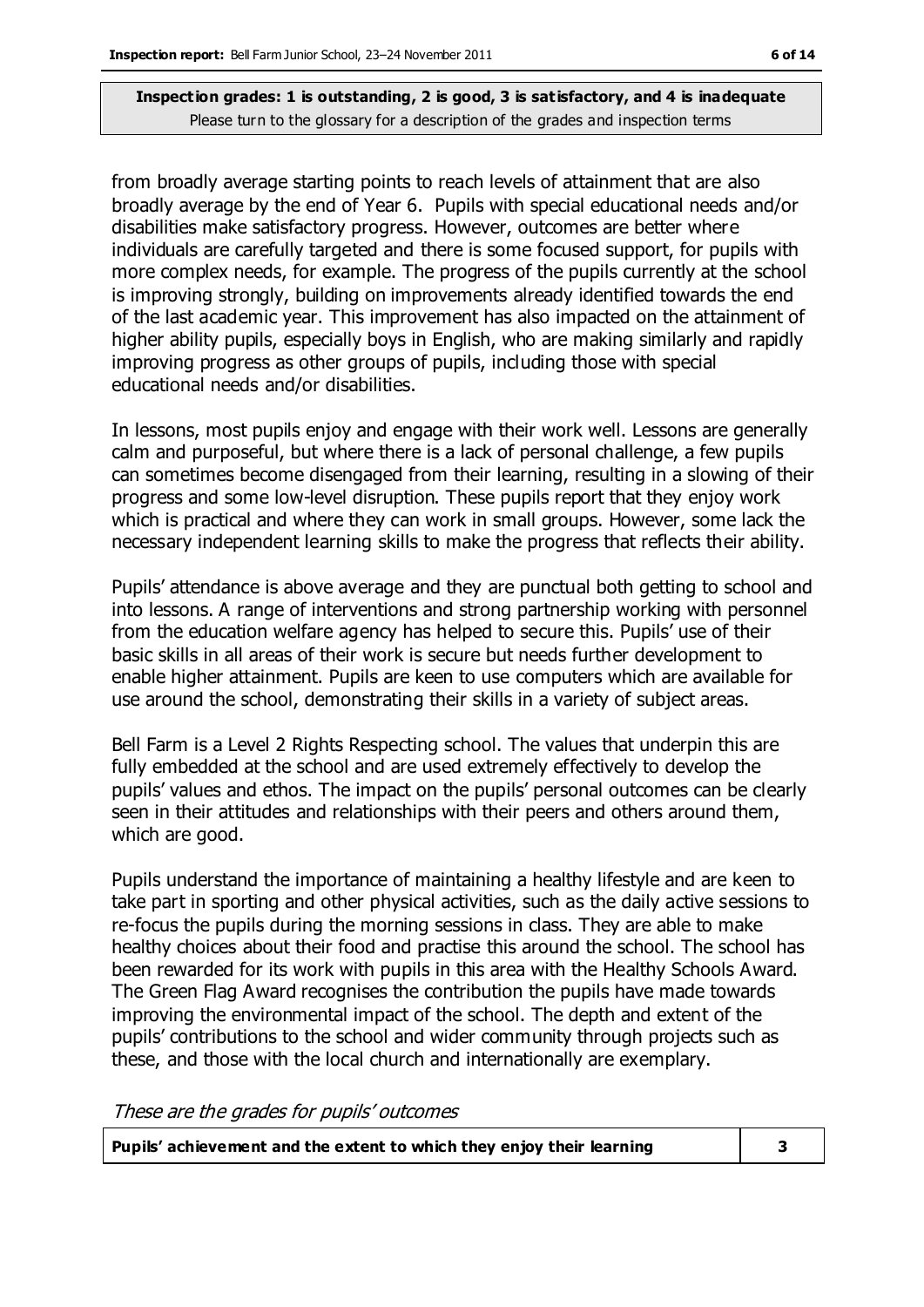| Taking into account:                                                                                                      | 3                       |
|---------------------------------------------------------------------------------------------------------------------------|-------------------------|
| Pupils' attainment <sup>1</sup>                                                                                           |                         |
| The quality of pupils' learning and their progress                                                                        | 3                       |
| The quality of learning for pupils with special educational needs and/or disabilities<br>and their progress               | 3                       |
| The extent to which pupils feel safe                                                                                      | $\overline{\mathbf{2}}$ |
| Pupils' behaviour                                                                                                         |                         |
| The extent to which pupils adopt healthy lifestyles                                                                       | $\overline{\mathbf{2}}$ |
| The extent to which pupils contribute to the school and wider community                                                   |                         |
| The extent to which pupils develop workplace and other skills that will<br>contribute to their future economic well-being | 3                       |
| Taking into account:                                                                                                      |                         |
| Pupils' attendance <sup>1</sup>                                                                                           | 2                       |
| The extent of pupils' spiritual, moral, social and cultural development                                                   |                         |

# **How effective is the provision?**

 $\overline{a}$ 

The school is continuing to be successful in increasing the proportion of lessons where the teaching is good or better. In the good lessons, pupils are challenged because of teachers' improved understanding of their learning needs. Here teachers use information about pupils' prior learning to target their lessons and provide work that matches the pupils' different abilities. This creates a faster pace in lessons and ensures improved progress. However, there are still lessons where this is not the case and where the quality of teaching is limiting the potential progress of some pupils.

Pupils understand their individual targets and these are used in all lessons to help improve outcomes. Learning objectives are used to help pupils understand what they learning and they are given clear expectations about how to judge their success. The school is revising the curriculum, a process that started last year, and staff are developing activities that will better meet the needs of all groups of pupils. This includes increasing the successful work done in partnership with other organisations. The school carefully identifies the value of these partnerships so as to provide maximum impact on pupil achievement.

Care, guidance and support at the school are good. The school has increased the capacity of leadership in this area to facilitate a more strategic approach to supporting pupils at the school. This has resulted in a more focused and targeted identification of vulnerable pupils and quicker responses to provide the appropriate support. The school provides high quality support and makes good use of partners in

<sup>&</sup>lt;sup>1</sup> The grades for attainment and attendance are: 1 is high; 2 is above average; 3 is broadly average; and 4 is low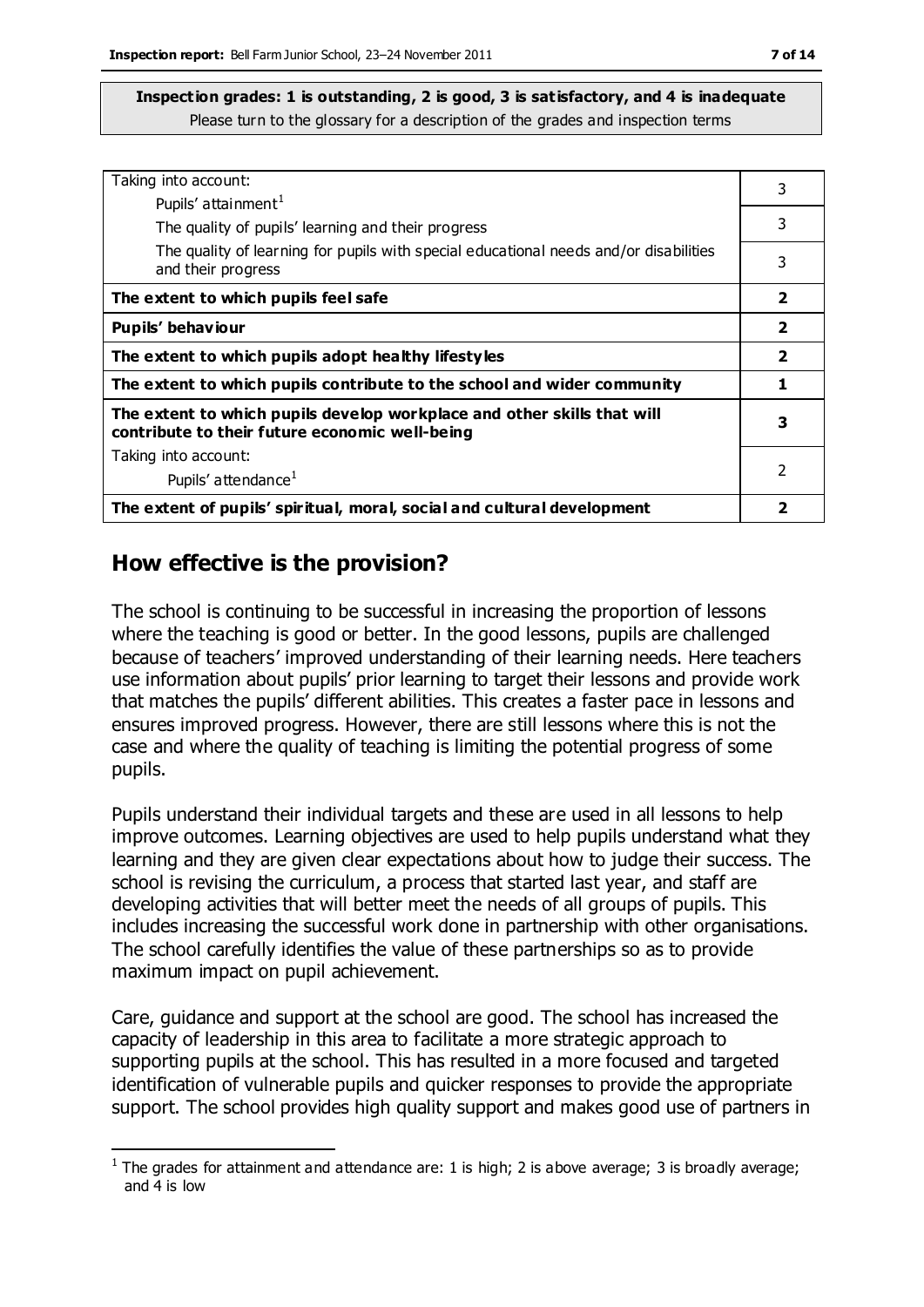order to better meet the needs of individuals. Transition arrangements are good and extra visits and support are given to the most vulnerable pupils. The school responds quickly to look after the pupils well, and opened a before-school club to ensure that pupils remain safe and secure at all times. Robust monitoring of attendance, using incentives and awards with pupils, has resulted in above average attendance.

These are the grades for the quality of provision

| The quality of teaching                                                                                    |  |
|------------------------------------------------------------------------------------------------------------|--|
| Taking into account:                                                                                       |  |
| The use of assessment to support learning                                                                  |  |
| The extent to which the curriculum meets pupils' needs, including, where<br>relevant, through partnerships |  |
| The effectiveness of care, guidance and support                                                            |  |

# **How effective are leadership and management?**

The headteacher provides strong strategic direction and vision to the school and has put in place some purposeful restructuring, increasing the capacity of the leadership team to drive improvements. The leadership team has high expectations of pupils and is clear when setting challenging objectives for key areas of the school's development and how it will improve outcomes for all pupils. The effect of this has been to galvanise the staff together and they now share their commitment and vision to improve. Effective and well-organised systems to implement and monitor improvement are already embedded. Very accurate and realistic self-evaluation has ensured that the school improvement plan is focused and useful in setting future improvement priorities and actions. Teaching is monitored rigorously and support systems are highly effective in improving teaching. Pupil tracking systems are being used at all levels to ensure that pupils are making enough progress and, if necessary, given extra support. Inclusive practice lies at the heart of the school's planning and is effective in eradicating discrimination in this very cohesive community. This ensures good opportunities for all pupils, so that all have an equal opportunity to succeed.

The governing body is knowledgeable about the work of the school and performs its role well. Members play a major role in the self-evaluation process and provide a good balance in their challenge and support of the leadership team. The governing body plays a key role in determining the strategic direction of the school and rigorously scrutinises proposals to ensure that the best outcomes are achieved for all pupils, parents and carers.

The headteacher and staff have established good partnerships with parents and carers and they listen carefully to their views about the school. Parents and carers are keen to engage with the school and help out in classrooms regularly. The virtual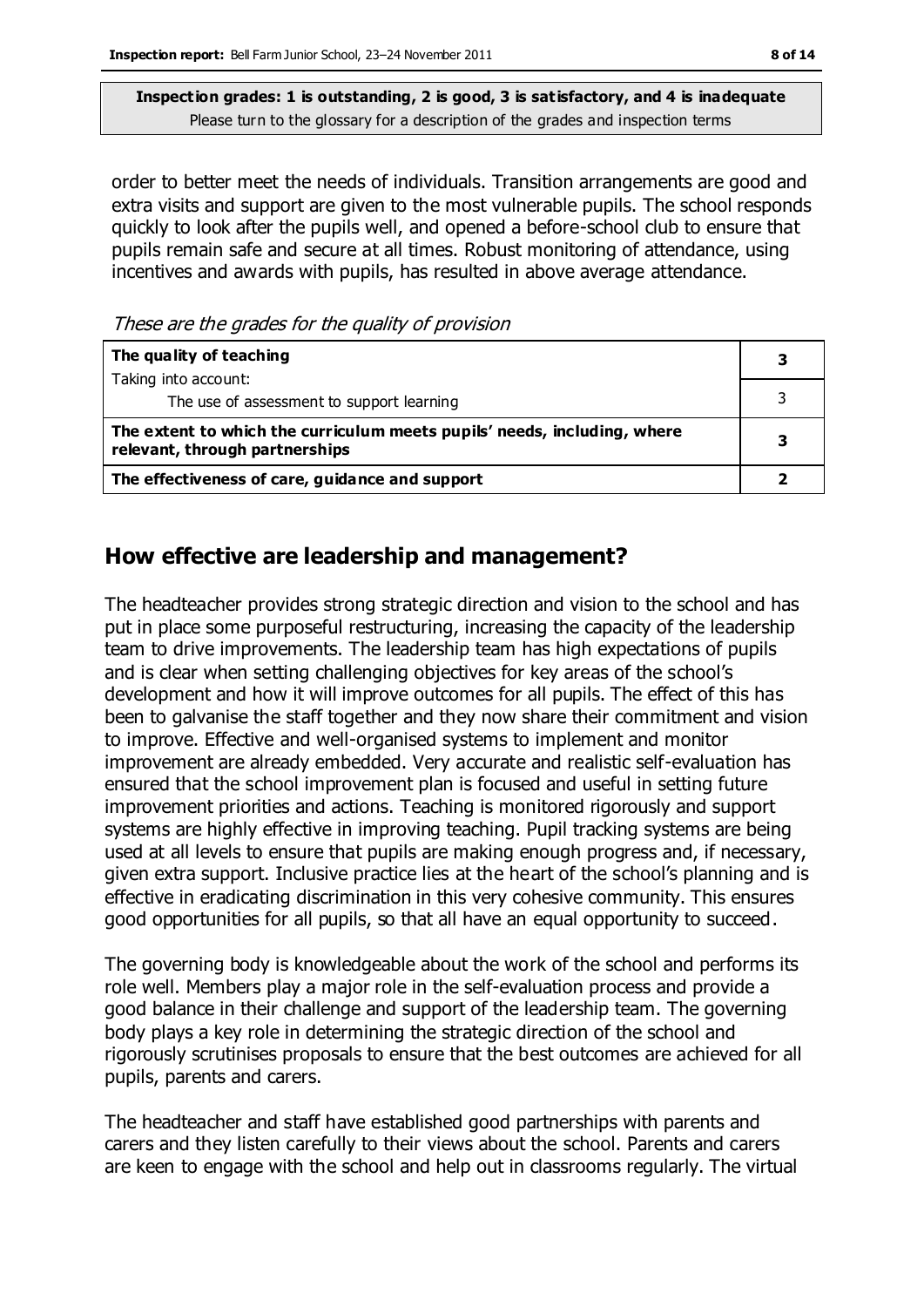learning environment provides parents and carers with high quality information to enable them to support their children. The school has a tenacity to develop effective partnerships both for learning and the pupils' well-being. The revised curriculum is placing pupils' understanding of community cohesion central to the pupils' learning and is using organisations such as the local church and international projects to enhance the provision. Pupils' understanding of the national dimension is being improved, as this aspect is less strong. The school's safeguarding procedures are exceptionally robust. Protecting pupils' welfare is given the highest priority and outstanding procedures are wholly embedded.

#### These are the grades for leadership and management

| The effectiveness of leadership and management in embedding ambition and<br>driving improvement                                                                     |                         |
|---------------------------------------------------------------------------------------------------------------------------------------------------------------------|-------------------------|
| Taking into account:                                                                                                                                                |                         |
| The leadership and management of teaching and learning                                                                                                              | 2                       |
| The effectiveness of the governing body in challenging and supporting the<br>school so that weaknesses are tackled decisively and statutory responsibilities<br>met | 2                       |
| The effectiveness of the school's engagement with parents and carers                                                                                                | $\mathbf{z}$            |
| The effectiveness of partnerships in promoting learning and well-being                                                                                              | $\overline{2}$          |
| The effectiveness with which the school promotes equality of opportunity and<br>tackles discrimination                                                              | $\overline{\mathbf{2}}$ |
| The effectiveness of safeguarding procedures                                                                                                                        | 1                       |
| The effectiveness with which the school promotes community cohesion                                                                                                 | $\overline{\mathbf{2}}$ |
| The effectiveness with which the school deploys resources to achieve value for<br>money                                                                             | 3                       |

# **Views of parents and carers**

An average response to the questionnaire was received from parents and carers. All were satisfied that the school kept their children safe. A very large majority were satisfied with their children's experience of school, the quality of teaching, and the help provided to keep children healthy and to prepare them for the next stage in their education. They also felt that the school listens to their views. Inspectors found the teaching at the school to be generally satisfactory and confirm these positive views of parents and carers. A very small minority thought that the school does not deal with unacceptable behaviour. Inspectors found behaviour at the school to be generally good and effective systems are in place to deal with any incidents.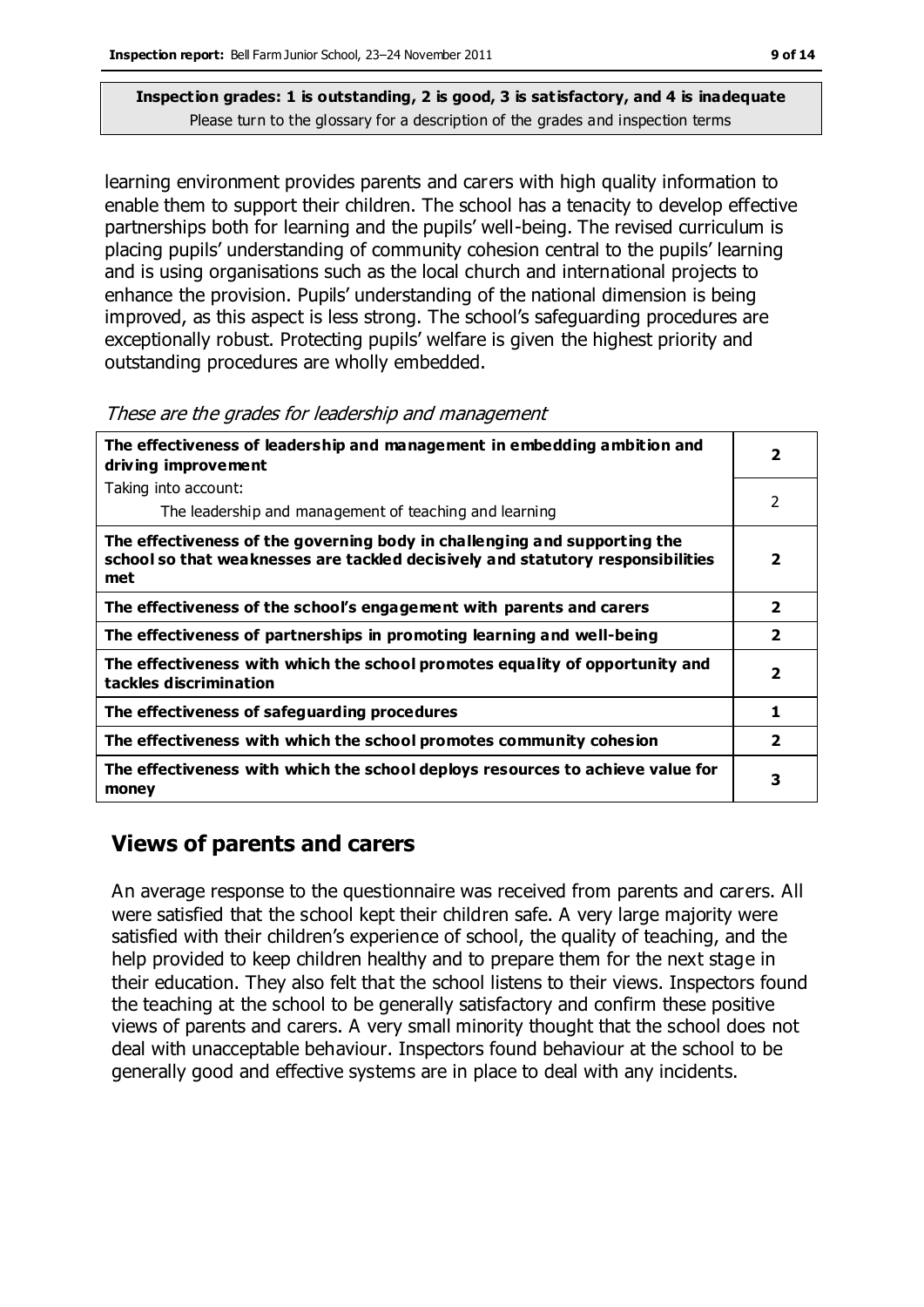#### **Responses from parents and carers to Ofsted's questionnaire**

Ofsted invited all the regis tered parents and carers of pupils registered at Bell Farm Junior School to complete a questionnaire about their views of the school.

In the questionnaire, parents and carers were asked to record how strongly they agreed with 13 statements about the school.

The inspection team received 132 completed questionnaires by the end of the on-site inspection. In total, there are 385 pupils registered at the school.

| <b>Statements</b>                                                                                                                                                                                                                                       | <b>Strongly</b><br>agree |               | <b>Agree</b> |               | <b>Disagree</b> |                | <b>Strongly</b><br>disagree |                |
|---------------------------------------------------------------------------------------------------------------------------------------------------------------------------------------------------------------------------------------------------------|--------------------------|---------------|--------------|---------------|-----------------|----------------|-----------------------------|----------------|
|                                                                                                                                                                                                                                                         | <b>Total</b>             | $\frac{0}{0}$ | <b>Total</b> | $\frac{0}{0}$ | <b>Total</b>    | $\frac{0}{0}$  | <b>Total</b>                | $\frac{1}{2}$  |
| My child enjoys school                                                                                                                                                                                                                                  | 74                       | 56            | 53           | 40            | 4               | 3              | 1.                          | $\mathbf{1}$   |
| The school keeps my child<br>safe                                                                                                                                                                                                                       | 83                       | 63            | 48           | 36            | $\mathbf 0$     | $\mathbf 0$    | $\mathbf{0}$                | $\mathbf 0$    |
| The school informs me about<br>my child's progress                                                                                                                                                                                                      | 44                       | 33            | 68           | 52            | 16              | 12             | $\mathbf{1}$                | $\mathbf{1}$   |
| My child is making enough<br>progress at this school                                                                                                                                                                                                    | 52                       | 39            | 65           | 49            | 9               | $\overline{7}$ | $\overline{2}$              | $\overline{2}$ |
| The teaching is good at this<br>school                                                                                                                                                                                                                  | 58                       | 44            | 66           | 50            | 6               | 5              | $\mathbf 0$                 | $\mathbf 0$    |
| The school helps me to<br>support my child's learning                                                                                                                                                                                                   | 54                       | 41            | 68           | 52            | 7               | 5              | $\mathbf{1}$                | $\mathbf{1}$   |
| The school helps my child to<br>have a healthy lifestyle                                                                                                                                                                                                | 61                       | 46            | 65           | 49            | $\overline{2}$  | $\overline{2}$ | $\mathbf 0$                 | $\mathbf 0$    |
| The school makes sure that<br>my child is well prepared for<br>the future (for example<br>changing year group,<br>changing school, and for<br>children who are finishing<br>school, entering further or<br>higher education, or entering<br>employment) | 65                       | 49            | 52           | 39            | $\overline{4}$  | 3              | $\mathbf 0$                 | $\mathbf 0$    |
| The school meets my child's<br>particular needs                                                                                                                                                                                                         | 49                       | 37            | 72           | 55            | 8               | 6              | $\mathbf{1}$                | $\mathbf{1}$   |
| The school deals effectively<br>with unacceptable behaviour                                                                                                                                                                                             | 43                       | 33            | 68           | 52            | 14              | 11             | 1                           | 1              |
| The school takes account of<br>my suggestions and<br>concerns                                                                                                                                                                                           | 47                       | 36            | 67           | 51            | 6               | 5              | $\mathbf 0$                 | $\mathbf 0$    |
| The school is led and<br>managed effectively                                                                                                                                                                                                            | 66                       | 50            | 55           | 42            | $\overline{4}$  | 3              | $\mathbf{1}$                | $\mathbf{1}$   |
| Overall, I am happy with my<br>child's experience at this<br>school                                                                                                                                                                                     | 74                       | 56            | 49           | 37            | 6               | 5              | $\mathbf{1}$                | $\mathbf{1}$   |

The table above summarises the responses that parents and carers made to each statement. The percentages indicate the proportion of parents and carers giving that response out of the total number of completed questionnaires. Where one or more parents and carers chose not to answer a particular question, the percentages will not add up to 100%.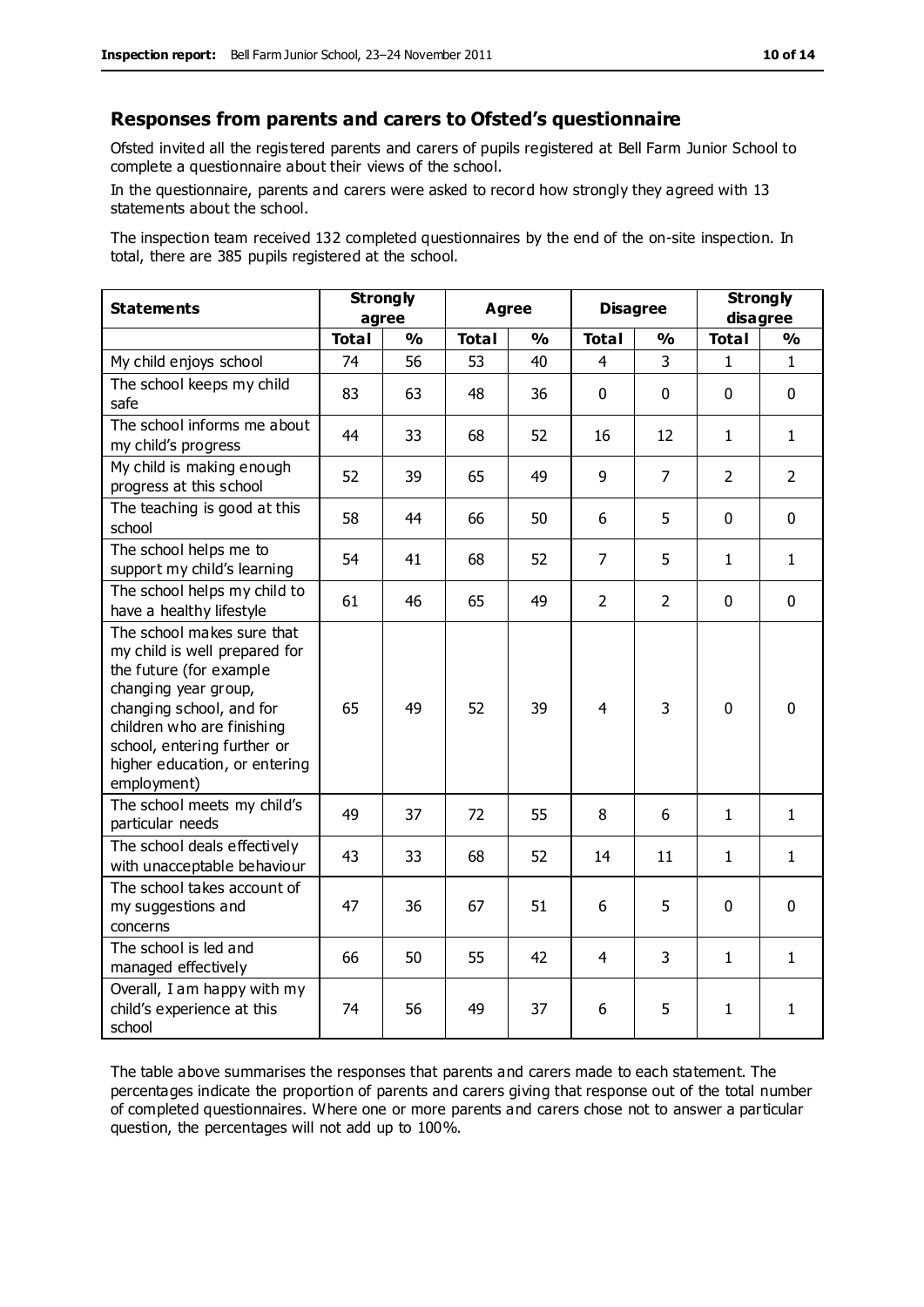# **Glossary**

# **What inspection judgements mean**

| Grade   | <b>Judgement</b> | <b>Description</b>                                                                                                   |
|---------|------------------|----------------------------------------------------------------------------------------------------------------------|
| Grade 1 | Outstanding      | These features are highly effective. An outstanding<br>school provides exceptionally well for all its pupils' needs. |
|         |                  |                                                                                                                      |
| Grade 2 | Good             | These are very positive features of a school. A school                                                               |
|         |                  | that is good is serving its pupils well.                                                                             |
| Grade 3 | Satisfactory     | These features are of reasonable quality. A satisfactory                                                             |
|         |                  | school is providing adequately for its pupils.                                                                       |
| Grade 4 | Inadequate       | These features are not of an acceptable standard. An                                                                 |
|         |                  | inadequate school needs to make significant                                                                          |
|         |                  | improvement in order to meet the needs of its pupils.                                                                |
|         |                  | Ofsted inspectors will make further visits until it                                                                  |
|         |                  | improves.                                                                                                            |

### **Overall effectiveness of schools**

|                       |                    |      | Overall effectiveness judgement (percentage of schools) |                   |
|-----------------------|--------------------|------|---------------------------------------------------------|-------------------|
| <b>Type of school</b> | <b>Outstanding</b> | Good | <b>Satisfactory</b>                                     | <b>Inadequate</b> |
| Nursery schools       | 43                 | 47   |                                                         |                   |
| Primary schools       | h                  | 46   | 42                                                      |                   |
| Secondary             | 14                 | 36   | 41                                                      |                   |
| schools               |                    |      |                                                         |                   |
| Sixth forms           | 15                 | 42   | 41                                                      | 3                 |
| Special schools       | 30                 | 48   | 19                                                      |                   |
| Pupil referral        | 14                 | 50   | 31                                                      |                   |
| units                 |                    |      |                                                         |                   |
| All schools           | 10                 | 44   | 39                                                      |                   |

New school inspection arrangements were introduced on 1 September 2009. This means that inspectors now make some additional judgements that were not made previously.

The data in the table above are for the period 1 September 2010 to 08 April 2011 and are consistent with the latest published official statistics about maintained school inspection outcomes (see [www.ofsted.gov.uk\)](http://www.ofsted.gov.uk/).

The sample of schools inspected during 2010/11 was not representative of all schools nationally, as weaker schools are inspected more frequently than good or outstanding schools.

Percentages are rounded and do not always add exactly to 100.

Sixth form figures reflect the judgements made for the overall effectiveness of the sixth form in secondary schools, special schools and pupil referral units.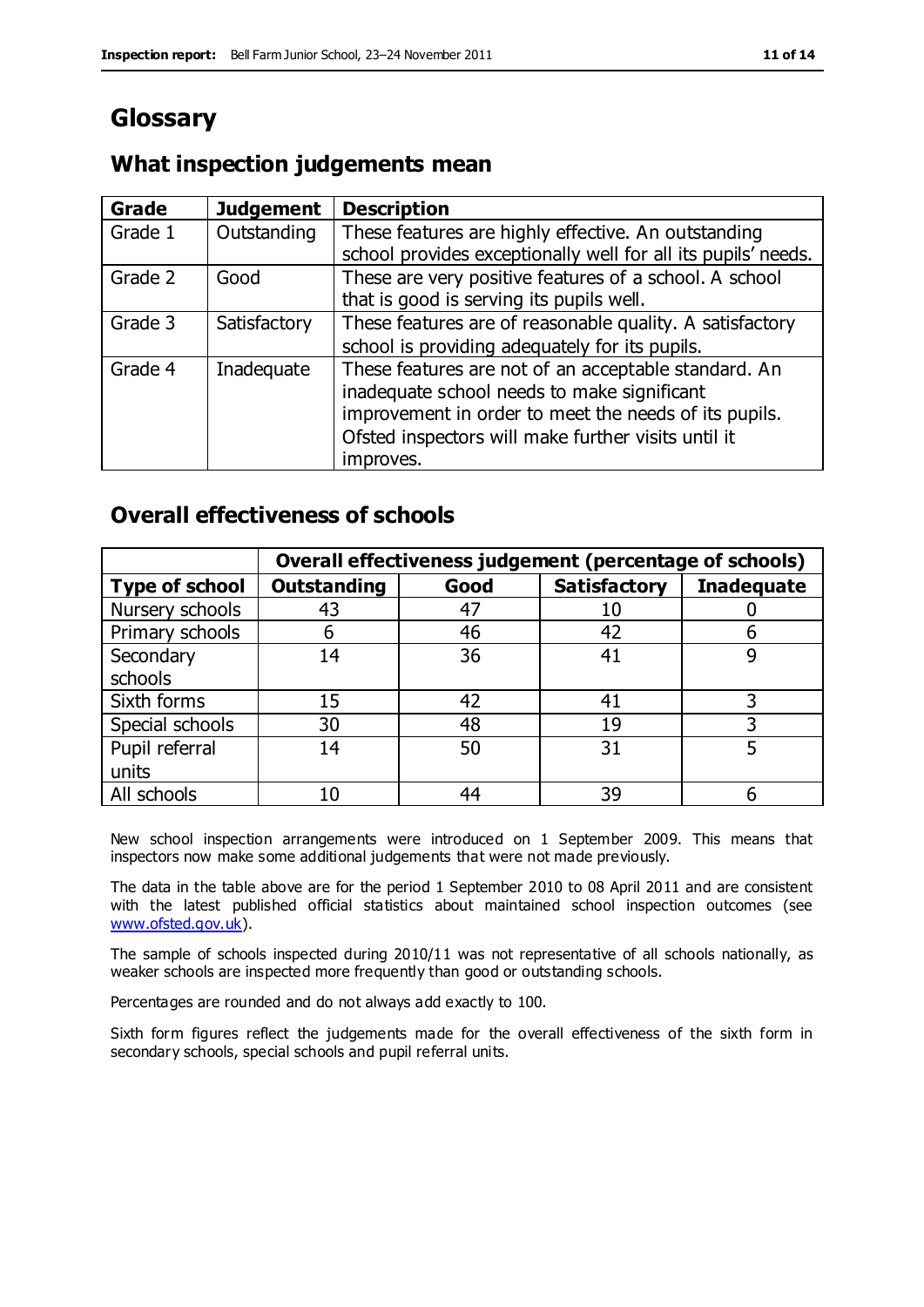# **Common terminology used by inspectors**

| Achievement:               | the progress and success of a pupil in their<br>learning, development or training.                                                                                                                                                                                                                                           |
|----------------------------|------------------------------------------------------------------------------------------------------------------------------------------------------------------------------------------------------------------------------------------------------------------------------------------------------------------------------|
| Attainment:                | the standard of the pupils' work shown by test and<br>examination results and in lessons.                                                                                                                                                                                                                                    |
| Capacity to improve:       | the proven ability of the school to continue<br>improving. Inspectors base this judgement on what<br>the school has accomplished so far and on the<br>quality of its systems to maintain improvement.                                                                                                                        |
| Leadership and management: | the contribution of all the staff with responsibilities,<br>not just the headteacher, to identifying priorities,<br>directing and motivating staff and running the<br>school.                                                                                                                                                |
| Learning:                  | how well pupils acquire knowledge, develop their<br>understanding, learn and practise skills and are<br>developing their competence as learners.                                                                                                                                                                             |
| Overall effectiveness:     | inspectors form a judgement on a school's overall<br>effectiveness based on the findings from their<br>inspection of the school. The following judgements,<br>in particular, influence what the overall<br>effectiveness judgement will be.                                                                                  |
|                            | The school's capacity for sustained<br>improvement.<br>Outcomes for individuals and groups of<br>H<br>pupils.<br>The quality of teaching.<br>×<br>The extent to which the curriculum meets<br>pupils' needs, including, where relevant,<br>through partnerships.<br>The effectiveness of care, guidance and<br>H<br>support. |
| Progress:                  | the rate at which pupils are learning in lessons and<br>over longer periods of time. It is often measured<br>by comparing the pupils' attainment at the end of a<br>key stage with their attainment when they started.                                                                                                       |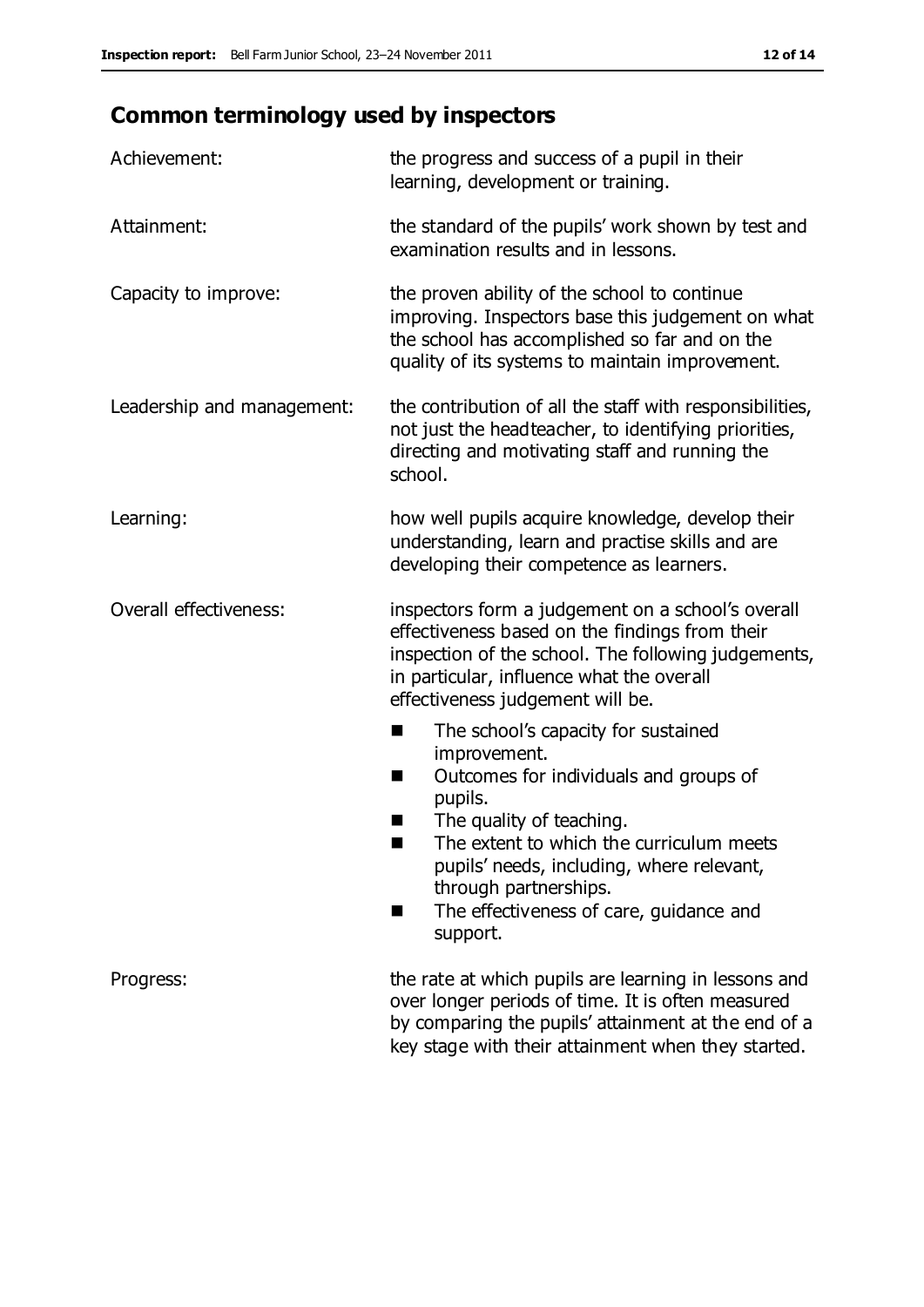#### **This letter is provided for the school, parents and carers to share with their children. It describes Ofsted's main findings from the inspection of their school.**

25 November 2011

Dear Pupils

#### **Inspection** of **Bell Farm Junior School, Walton-on-Thames KT12 5NB**

Thank you for welcoming us to your school recently, talking to us about your work, and opinions of the school, and what you enjoy about it. We enjoyed talking to you and would especially like to thank those of you that met with an inspector.

We found your school to be satisfactory. You told us that you feel safe and enjoy coming to school. We found that the school is a very safe place and the teachers look after you particularly well. We were impressed with the great contribution that you make to school with activities such as the eco warriors, the school council and organising and taking part in assemblies. By the end of Year 6, you have made satisfactory progress and your attainment is average for your age. However, we have noticed from recent assessments that you are now making much better progress than previously. You generally behave well, although in some lessons where you are not challenged enough, some of you become distracted. Some of you said you were concerned about behaviour in the questionnaire, but we are convinced that your behaviour on the whole is good.

We have identified some areas of the school's work that need improvement to make it an even better place. These have already been recognised by senior leaders and the governing body and a start has been made to tackle some of them. This is what we have asked your school to do;

- **EXECUTE:** improve your results, especially in English
- make sure that teachers give you tasks that are at the right level for you
- make sure that lessons encourage you to learn independently
- make sure that the marking that teachers do in your books help you to improve your work.

We really enjoyed coming to your school. You can help it get better by continuing to work hard and do well.

Yours sincerely

John Cavill Lead inspector